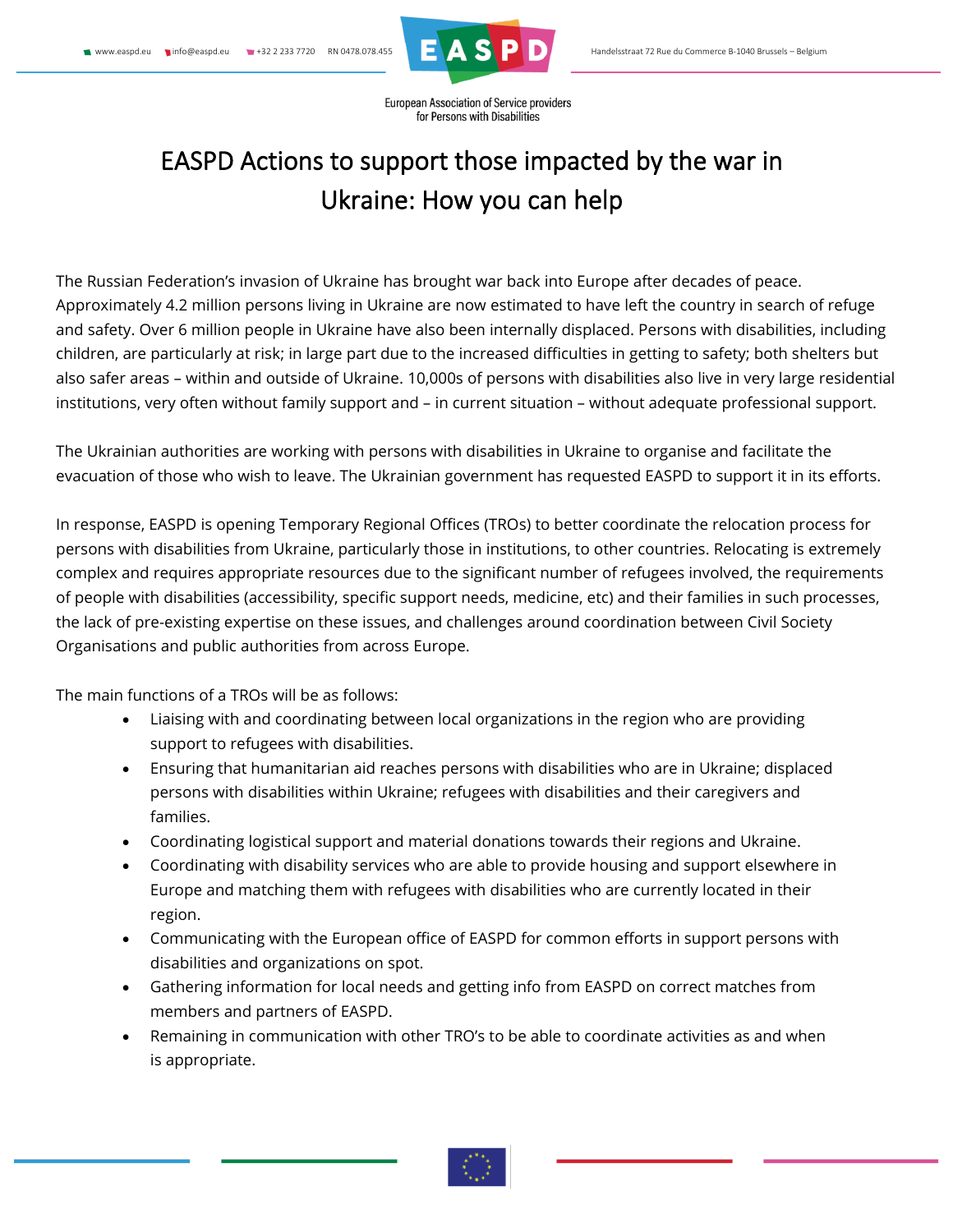

European Association of Service providers for Persons with Disabilities

The TROs will operate in the following locations:

- Chelm, Poland
- Budapest, Hungary
- Palanca, Moldova
- Isaccea, Romania
- Varna, Bulgaria
- Senec, Slovakia

The above location locations have been selected due to their proximity to Ukraine and for being key hubs of transport between Ukraine and Europe.

## How can you help

To support the above initiative and the relocation process for persons with disabilities from Ukraine, please donate via the below details. The money donated will be used solely dedicated for this cause and EASPD will provide periodic reports on how the money has been used.

**Organisation:** European Association of Service providers for Persons with Disabilities **Contact Person:** Rachel Vaughan, Head of Operations EASPD Address: Handelsstraat / Rue du Commerce 72, B- 1040 Brussels - Belgium.

Bank: **Account Number:** BE88 0689 4490 7541 **Correspondent Bank:** Belfius BANK, Pachecolaan 44 – BE 1000 Brussels **BIC:** GKCC BEBB **Payment reference:** Support for action on Ukraine

## EASPD Resources

The below list summarises the list of EASPD Resources on supporting those impacted by the crisis in Ukraine to date (04.04.22)

- **EASPD Facebook Group [Disability services supporting Ukraine](https://www.facebook.com/groups/5231899450166169/)**
- Webinar- [Aiding Ukraine: What are neighbouring support services doing? Webinars](https://www.facebook.com/watch/live/?ref=watch_permalink&v=4458953154204647)
- Press Conference[-War on Ukraine: What Situation for Persons with Disabilities?](https://www.youtube.com/watch?v=W5X8o3xVHdw&t=1s)
- Webinar-[Persons with Disabilities in Ukraine: What you can do to help](https://www.youtube.com/watch?v=TCz7sTvn0M4)
- Press Releases